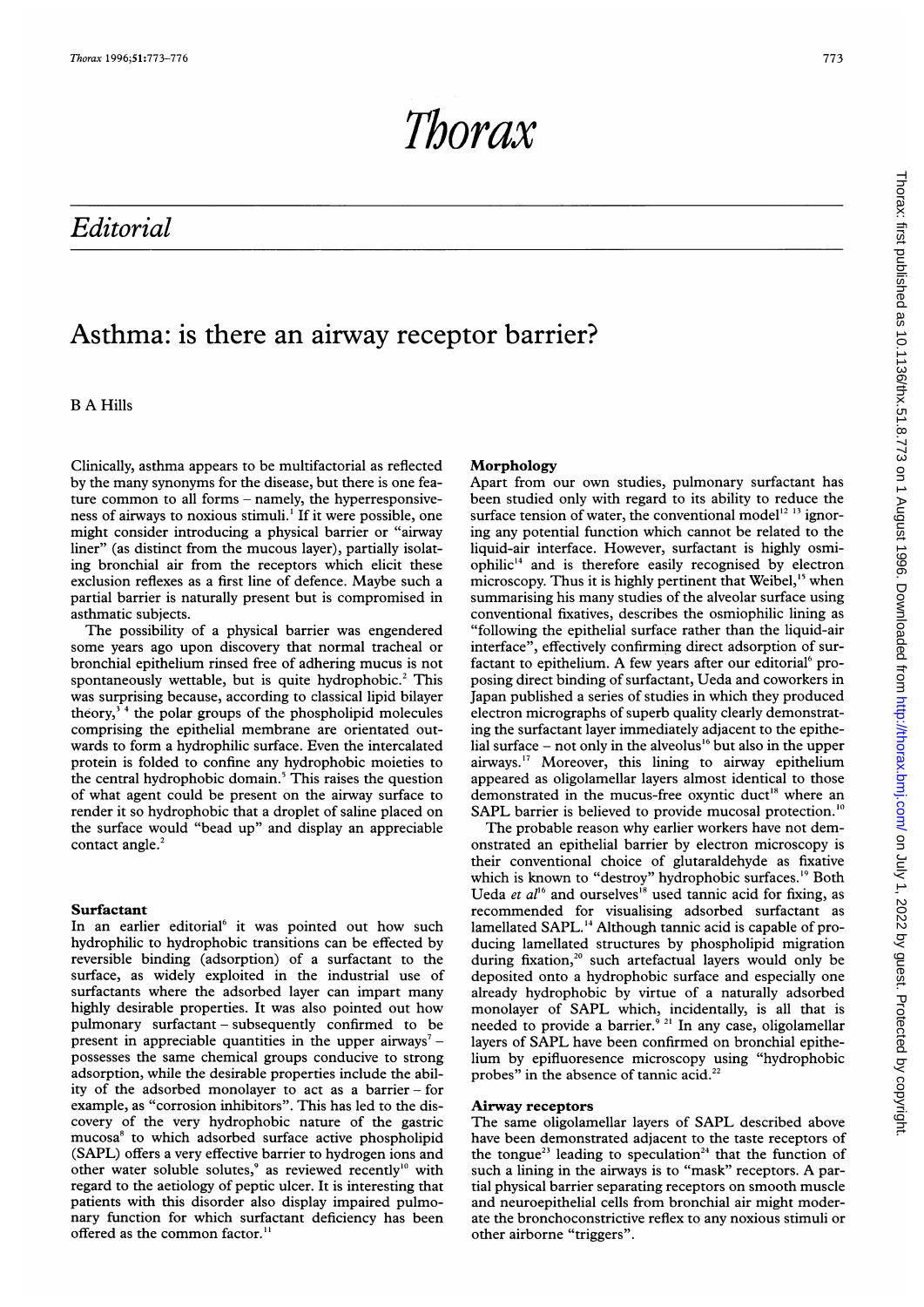In neurophysiology the concept of "unmasking"<sup>25</sup> or "uncovering"<sup>26</sup> of central receptors has come into vogue as a mechanism for explaining sensitisation of a particular reflex. Typically, only 1-5% of receptors are normally "unmasked" at any one time. The question of what is normally "masking" the remaining 95-99% is seldom addressed, but there is much indirect evidence<sup>24</sup> that this could be provided by adsorbed SAPL and could apply to peripheral receptors in the airways.

#### Source of surfactant

In the alveoli the source of surfactant is unequivocally lamellar bodies<sup>27</sup> produced in type II pneumocytes, so it is interesting to find such bodies in neuroepithelial cells in the upper airways.<sup>28</sup> Moreover, they have been observed on the epithelial surface<sup>29</sup> and in the Golgi complex associated with the cell's secretory mechanism.<sup>28, 29</sup> As the only innervated cells directly exposed to any noxious agent in inspired air, they appear to be secreting SAPL to mask their own receptors, thus moderating the sensitivity of the constrictive reflex.

It is also interesting to find neuroepithelial cells encircled by overtowering Clara cells<sup>28</sup> because these have the capability to scavenge and recycle surfactant.<sup>30</sup> Moreover, the spatial distribution of cells observed under scanning electron microscopy<sup>28</sup> indicates that, upon bronchoconstriction, the Clara cells would normally "smother" neuroepithelial cells, excluding them from contact with bronchial air and any airborne stimuli, thus providing a mechanism for limiting constriction.

#### Chronic aspects

At the risk of being grossly oversimplistic, it could be said that the immensely complex immunology of this disease and the role of allergens is reflected in the underlying inflammation of the airways which is known' to persist at <sup>a</sup> reduced level in asthmatic subjects between attacks. One of the primary features of acute airway inflammation is exudation of fluid, often rich in plasma proteins.<sup>31</sup> At the alveolar level such proteins are regarded as inhibitory because they deplete the surface of surfactant.<sup>32</sup> As large water soluble molecules they can act as carriers for the small insoluble SAPL molecules by forming reversible phospholipoprotein bonds,<sup>21</sup> thus removing surfactant as occurs in ARDS.<sup>33</sup> This depletion would arise whether surfactant were located at an air-aqueous interface or adsorbed to epithelium as a barrier.

It is also easy to envisage how <sup>a</sup> non-specific blanket of SAPL, if directly adsorbed to airway receptors, might compromise their antigen recognition capabilities and their binding capability since SAPL is an excellent abhesive (release agent) when adsorbed.

#### Anti-inflammatory agents

The highly effective role of steroids in treating and preventing asthma is generally attributed to their antiinflammatory properties. Why, therefore, are non-steroidal anti-inflammatory drugs (NSAIDs) not only ineffective, but exacerbate the disease in  $10\%$  of asthmatics?<sup>34</sup> One explanation is that, just as NSAIDs are effective bloodborne "barrier breakers" in the stomach where the gastric mucosal barrier is claimed to be adsorbed SAPL,<sup>8 10</sup> so they could denude airway receptors of essentially the same barrier. Steroids, on the other hand, have been shown to promote the secretion of SAPL in the lung,<sup>35</sup> thus enhancing the receptor barrier by replenishing any deficiency in SAPL resulting from persistent inflammation or any other cause.

#### Diagnostic challenges

Diagnostic challenges in the form of histamine or methacholine can be interpreted on the basis of the surfactant model as simply testing the integrity of the SAPL barrier that separates the relevant receptors from bronchial air. However, methacholine and its isomer, acetylcholine, are particularly interesting in that their molecules possess the same terminal quaternary ammonium ion which, as <sup>a</sup> positively charged group, enables SAPL to bind to negatively charged epithelium.<sup>21</sup> Thus methacholine will compete with SAPL for adsorption sites on the receptors without providing the saturated fatty acid chains needed to complete the barrier - that is, disrupting the mosaic of adsorbed SAPL molecules as discussed in molecular detail elsewhere.<sup>24</sup> This is particularly pertinent because a methacholine challenge is capable of inducing acute asthma in non-asthmatic subjects, especially in children.<sup>36</sup>

## Physical challenges

Just as methacholine can compete for adsorption sites on the barrier, so other adsorption sites could compete with the receptor barrier for <sup>a</sup> limited quantity of SAPL. Competing sites could be provided in the form of mineral surfaces which avidly adsorb surfactants,<sup>21</sup> especially  $\alpha$ -quartz which can actually extract SAPL from solution in chloroform.29 This could be a major factor in occupational asthma.

In fixing SAPL membranes (or barriers) for electron microscopy one must be particularly careful to avoid "osmotic shock"<sup>37</sup> – whether hypertonic or hypotonic – which can disrupt such structures including myelin which it resembles. Such disruption of the receptor barrier could explain bronchial hyperresponsiveness to non-isotonic aerosols.38 Fluid shifting rapidly into the airways with sudden exercise could also "lift off' the barrier to expose more receptors to any "triggers" in bronchial air, thus adding another to the list of explanations for sensitisation of the airways with exercise.<sup>3</sup>

Any barrier deficiency of SAPL should be reflected in the adjacent mucous layer from which adsorption onto the epithelium must occur. Surfactant in physiological quantities has a major effect upon the rheology of mucus<sup>40</sup> with lecithin (a crude industrial form of SAPL) being much used in the food processing industry as a "viscosity modifier".4' Thus SAPL deficiency could explain compaction of mucus and the viscid mucous plugs that are commonly found in the airways of asthmatic subjects.<sup>42</sup>

Mucus could have an important role in stabilising the hydrophobic layer of adsorbed SAPL by reducing its interfacial energy with bronchial fluid, just as gastric mucus would appear to assume a similar role adjacent to the hydrophobic mucosal barrier.<sup>43</sup>

## Chemical agents

A potent "barrier breaker" in the stomach is bile which has <sup>a</sup> remarkable ability to remove SAPL barriers and the hydrophobicity imparted by them.<sup>8</sup> Hence it is interesting that gastro-oesophageal reflux has been claimed to potentiate asthma, $44$  although this finding is controversial.

There could also be chemical attack of the barrier by enzymes such as those found in the faeces of the house dust mite,<sup>45</sup> although no report on the phospholipase content could be found.

#### Surfactant deficiency

Quantitative deficiencies in surfactant have been clearly demonstrated in the upper airways of asthmatic subjects. While this is very important evidence for surfactant deficiency being viewed as a causative factor in asthma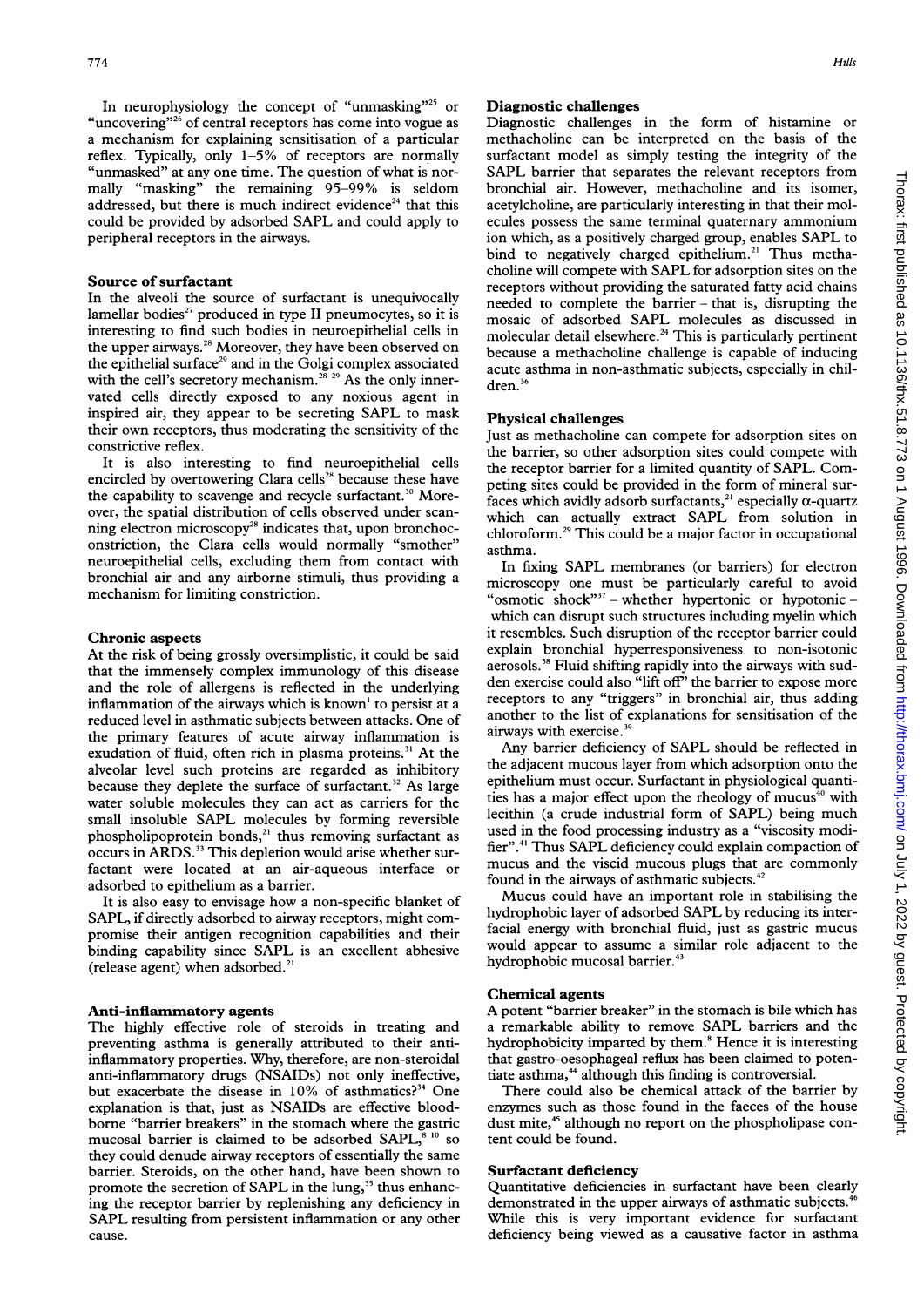based on the receptor barrier model, traditionalists reverse this line of reasoning to ask how asthma leads to surfactant deficiency.<sup>46</sup> This dichotomy of approach arises because, according to conventional dogma, $12^{13}$  pulmonary surfactant acts only at liquid-air interfaces to reduce the surface tension ( $\gamma$ ) and thus the pressure difference ( $\Delta P$ ) that causes air spaces to collapse or fluid to shift according to the Laplace equation ( $\Delta P = 2\gamma/r$ ) where r is the radius of curvature. For airways as large as bronchioles, however, <sup>r</sup> is so large that  $\Delta P$  is negligible whatever practical value one assumes for  $\gamma$ , and so the surface tension of any liquid lining is irrelevant.

## Ameliorating the deficiency

If deficiency of surfactant causes airway hyperresponsiveness, protection should be afforded by administering exogenous surfactant or drugs to promote its secretion. Thus, it is particularly interesting that steroids promote surfactant secretion in the lung,<sup>35</sup> as witnessed clinically by their common application antepartum to reduce the incidence of respiratory distress syndrome at birth.<sup>47</sup> Although their role in asthma is traditionally attributed to their antiinflammatory action, this explanation cannot be invoked for  $\beta_2$  agonists which have been shown to have no effect on eosinophil, macrophage, lymphocyte, neutrophil, or mast cell counts.48 However, they invoke the immediate and dramatic release of airway surfactant witnessed in many studies reviewed by Enhorning.<sup>46</sup> Moreover, unmasking might provide the answer to the "very puzzling question" concerning what changes  $\beta$  adrenoreceptors in asthma.

Another agent which promotes surfactant secretion in the lung is ambroxol, which is marketed as <sup>a</sup> mucolytic agent on account of the ability of SAPL to modify the rheology of mucus as outlined above. Hence it could be pertinent that this drug has also been shown to offer protection against virus-induced airway hyperresponsiveness in recent animal trials.<sup>50</sup>

The prostaglandin  $PGE<sub>2</sub>$  has been shown to exert an inhibitory action on airway nerves in reducing the bronchoconstrictor response to an acetylcholine challenge.<sup>36</sup> This is interesting because  $PGE<sub>2</sub>$  is intimately involved in the control of surfactant synthesis and has been found to increase its concentration on the gastric mucosa and the hydrophobicity which it imparts as a barrier,<sup>51</sup> its anti-ulcer properties being well established.<sup>52</sup>

The provision of more surfactant to fortify the barrier should reduce the exudation of serous fluid eroding the barrier, just as it does in distal air spaces,<sup>53</sup> while the addition of exogenous SAPL to the dialysate has been shown to improve ultrafiltration of proteins during continuous ambulatory peritoneal dialysis.<sup>54</sup>

## Dietary aspects

Much has been written on the dietary aspects and, more recently, the possible link between the switch from butter to margarine over the last decade - which has coincided with a tenfold increase in childhood asthma over this period<sup>55</sup> - as unsaturated phospholipids are less surface active. $21$  It is interesting that the incidence of peptic ulcer and osteoarthritis<sup>56</sup> have followed the same trend because both are diseases in which SAPL could have major roles as either a barrier<sup>10</sup> or load-bearing joint lubricant.<sup>57</sup> The lower incidence of asthma claimed with higher fish oil consumption<sup>58</sup> is also interesting because these lipids tend to be more saturated.<sup>59</sup>

#### Exogenous surfactant

Direct administration of surfactant to the upper airways could be the modality of choice since it avoids the side effects of drugs, simply returning to the airways <sup>a</sup> B A HILLS

substance that is normally present. Preliminary results from a pilot study in Japan<sup>oo</sup> and a large clinical trial in Sydney $6\overline{1}$  in which Exosurf is administered to asthmatic subjects have revealed appreciable amelioration of bronchoconstriction, assessed by lung function tests, and this success is continuing. Exosurf is <sup>a</sup> form of SAPL designed to spread rapidly over a liquid-air interface and has been successful in treating neonates with respiratory distress syndrome.<sup>62</sup> However, this may not be suitable for asthma if its real role is to mask receptors; a formulation designed for true adsorption would be preferable.

#### Conclusion

The concept of <sup>a</sup> partial barrier of surfactant separating bronchial air from the receptors capable of eliciting bronchoconstriction offers a novel physical model for asthma which complements the traditional emphasis on the immunological/allergenic aspects and the whole cell biology' of this disease.

Paediatric Respiratory Research Centre, Mater Misericordiae Children 's Hospital, South Brisbane, Queensland 4101, Australia

- 
- 
- 1 Holgate ST. Asthma: past, present and future. Eur Respir J 1993;6:1507-20.<br>2 Hills BA, Barrow RE. The contact angle induced by DPL at pulmonary epi-<br>the illa surfaces. Respir Physiol 1979;38:173-83.<br>3 Gorter E, Grendel
- films. J Cell Comp Physiol 1935;5:495–508.<br>5 Tanford C. The hydrophobic effect: formation of micelles and biological<br>membranes. 2nd ed. New York:Wiley, 1980:206.
- 6 Hills BA. What is the true role of surfactant in the lung? Thorax
- $\frac{1}{1981}$ ;36: 1-4. 7 Widdicombe JG. Role of surfactant in the upper respiratory tract. In:<br>Ekelund L, Jonson B, Malm L, eds. Surfactant and the respiratory tract.<br>Amsterdam:Elsevier, 1989:103-12.<br>8 Hills BA, Butler BD, Lichtenberger LM. Gast
- hydrophobic lining to the lumen of the stomach. Am J Physiol: GI Liver Physiol 1983 ;6:G561-8.
- 9 Hills BA, Kirwood CA. Gastric mucosal barrier: barrier to hydrogen ions imparted by gastric surfactant. Gut 1992;33:1039-41.
- 10 Hills BA. Gastric surfactant and the hydrophobic mucosal barrier. Gut 1996
- (in press). II Kellow JE, Tao Z, Piper DW. Ventilatory function in chronic peptic ulcer: <sup>a</sup> study of ventilatory function in patients with gastric and duodenal ulcer.<br>Gastroenterology 1986;91:590–5.
- 12 Clements JA. Surface phenomena in relation to pulmonary function. *Physi-*<br> *ologist* 1962;5:11–28.
- 13 Hawgood S, Clements JA. Pulmonary surfactant and its proteins. *J Clin Invest* 1990;86:1–6.
- 14 Kalina M, Pease DC. The preservation of ultrastructure saturated in phos-<br>phatidyl cholines by tannic acid in model systems and type II<br>pneumocytes.  $J$  Cell Biol 1977;74:726-41.
- 15 Weibel ER. Functional morphology of lung parenchyma. In Fishman AP, ed. Handbook ofPhysiology Section 3, Vol III. Washington:American Physiology Society, 1985:89-112.
- <sup>16</sup> Ueda S, Kawamura K, Ishii N, Matsumoto S, Hayashi K, Okayasu M, et al.
- Ultrastructural studies on surface lining layer of the lungs: Part IV.<br>Resected human lungs. *J Jap Med Soc Biol Interface* 1995;16:34-60.<br>17 Ueda S, Ishii N, Matsumoto S, Hayashi K, Okayasu M. Ultrastructural<br>studies on s 1983;14:24-46.
- 18 Hills BA. A physical identity for the gastric mucosal barrier. Med  $\tilde{\jmath}$  Aust 1990;153:76-81.
- 
- 19 Untersee P, Gil J, Weibel ER. Visualization of extracellular lining layer of<br>lung alveoli by freeze-etching. *Respir Physiol* 1971;13:171-85.<br>20 Schrijvers AHGJ, Frederik PM, Stuart MCA, Burger VV Th, Van Der Vusse<br>GJ,
- 21 Hills BA. The biology of surfactant. Cambridge:Cambridge University Press, 1988.
- 22 Ueda S, Kawamura K, Ishii N, Matsumoto S, Hayashi K, Okayasu M Ultrastructural studies on surface lining layer (SLL) of lungs: Part III. J Jap Med Soc Biol 1984;15:76–88.
- 23 Sbabarti A, Ceresi E, Accordini C. Surfactant-like material on the chemore-
- ceptorial surface of the frog's taste organ: an ultrastructural and electron<br>spectroscopic imaging study. *J Struct Biol* 1991;107:128–35.<br>24 Hills BA. A mechanism for masking receptors with particular application to<br>asthm
- 
- 25 Lynch G, Baudry M. The biochemistry of memory: a new and specific<br>hypothesis. Science 1984;224:1057-63.<br>26 Nowak JZ, Sek B, Schorderet M. Dark-induced supersensitivity of<br>dopamine D-1 and D-2 receptors in rat retina. *N*
- 27 Stratton CJ. Morphology of surfactant producing cells and of the alveolar<br>lining layer. In: Robertson B, Van Golde LMG, eds. *Pulmonary surfactant.*<br>Amsterdam:Elsevier,1984:68-118.